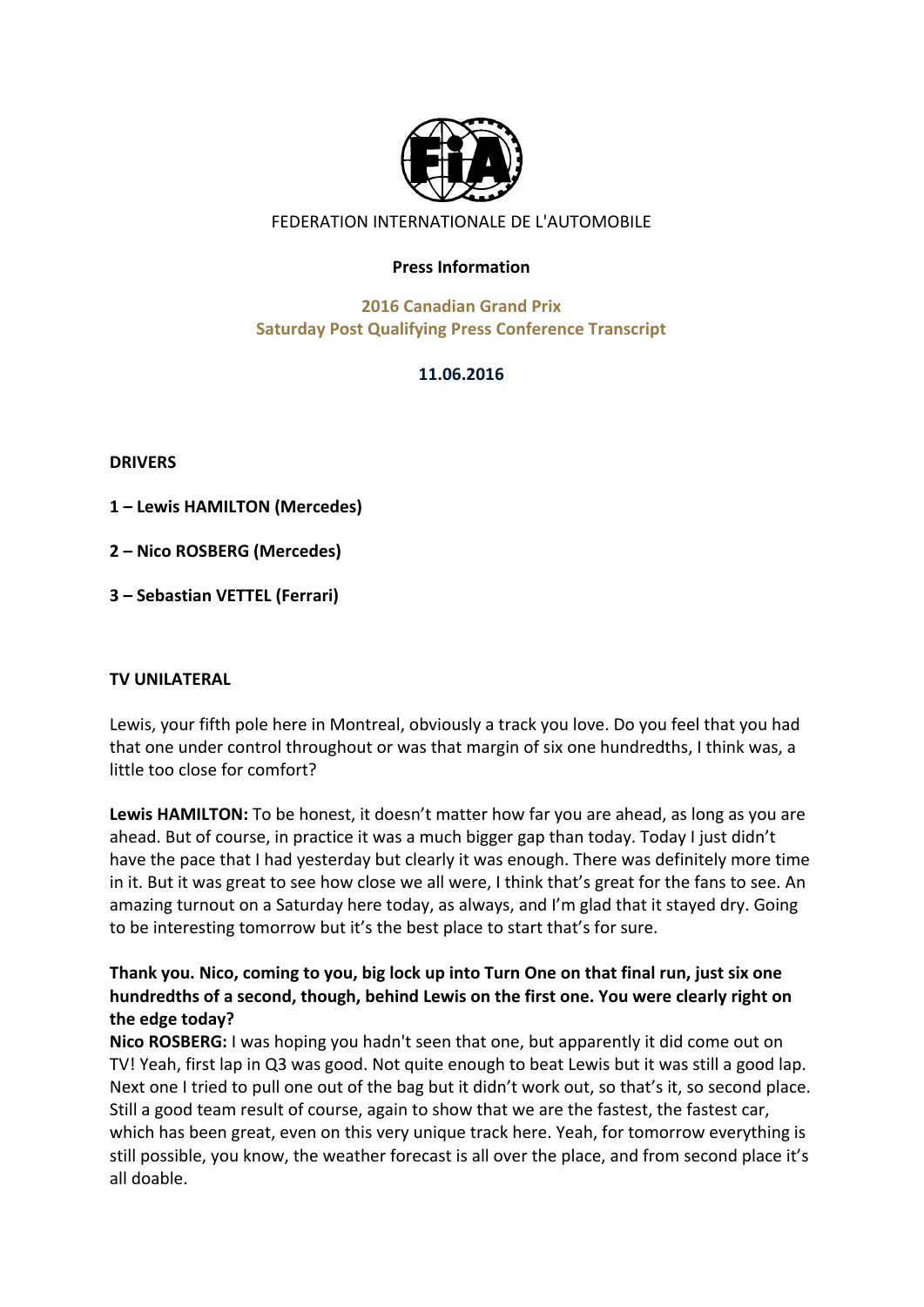# **Q:** Sebastian, only a tenth off the pole position Mercedes. Interesting reaction from you at the end though, apologising over the radio in Italian 'scusami' to the team. Clearly you **thought pole might be possible today.**

**Sebastian VETTEL:** I think going into qualifying I thought it was possible. As a driver you always feel that there's a little bit more. I think on my last lap I was very happy with the lap in general, I was maybe a bit greedy out of ten and maybe not greedy enough into turn six but yeah, there wasn't an awful lot to grab otherwise, as I said, very happy. I wanted to get below the 1m 13s mark because then I knew it would be very close with the Mercedes. I did that but just by one hundredth so yeah, a little bit was missing but overall I think we have a great car, we did a step so I'm happy with how the weekend has turned out. We did a step or so overnight so I felt in general very comfortable and enjoyed qualifying a lot. Brushed the Wall of Champions so done that, don't have to do that tomorrow so we should be all set.

# **Q:** Back to Lewis, obviously the race tomorrow is one of your favourites, you've won it four times, three times from pole position but clear the challenge from Ferrari looks a little stronger this weekend.

**LH:** Yeah, Ferrari have obviously picked up the pace with the upgrades they've got in their car. This is a great track to test the ultimate speed so we're excited to have the race with them. I think it should be exciting for the fans, I think their long runs look very strong. I don't know if they were stronger than ours but we shall see tomorrow.

### **PRESS CONFERENCE**

## **Q:** Lewis, clearly today was a day for the ultrasoft tyres but getting them switched on obviously people had different techniques for doing that. You did a 1m 21/22s bedding in lap. How hard was it, how big a challenge was it to get the tyres working today in these changeable and quite cool conditions?

LH: It was very similar to the last race, to be honest. The ultrasoft is not particularly soft for whatever reason, they're just such hard compounds; it takes us so long to get the temperature into them, so yeah, you need two laps to really bed the heat into the tread. But I think it was the same for everyone. Most people were generally in the same boat. You could push for the first lap but they were just not quite ready, so that's why people do the second one.

### **Q:** Nico, I guess the way you could look at this if you were taking a glass half full approach **is statistically it's the least important pole in terms of the race outcome of the season, so** does that give you some optimism for the race tomorrow?

**NR:** For now, I'm just thinking about now where I just missed out on pole, very close but for sure yeah, from second anything's possible, I know that and I will give it everything, but definitely the pole would have been better today, for sure. But I will still try and go for the win tomorrow.

**Q:** Sebastian, you referenced the updates, obviously you've got the new turbo here, tell us about the impact you think that's made for you in terms of qualifying and how it will enable you to maximise the potential of your power unit in your car tomorrow in the **Grand Prix?**